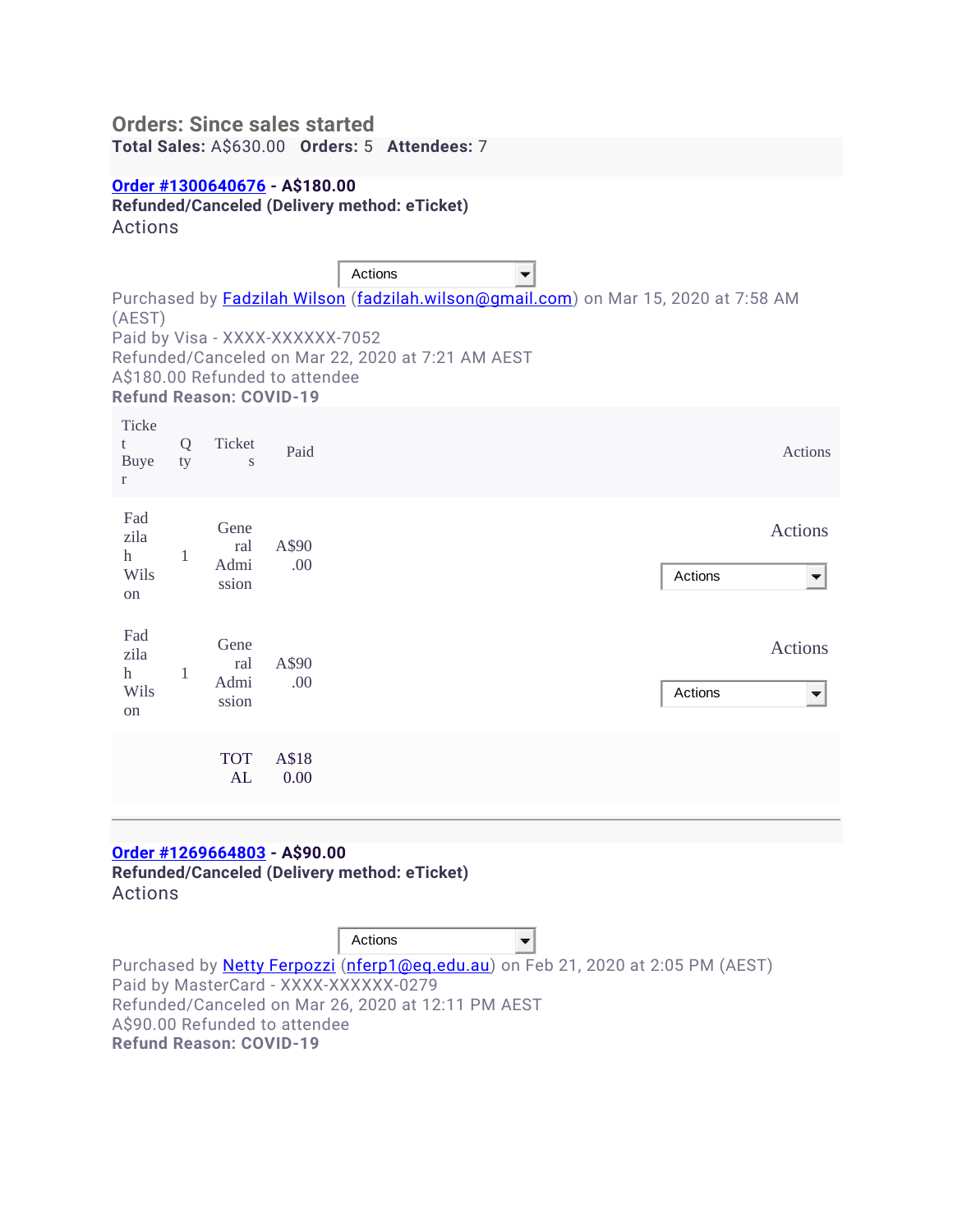| Ticke<br>t<br>Buye<br>$\mathbf{r}$         | Q<br>ty | Ticket<br>$\mathbf S$        | Paid         |         | Actions      |
|--------------------------------------------|---------|------------------------------|--------------|---------|--------------|
| <b>Nett</b><br>$\mathbf y$<br>Ferp<br>ozzi | 1<br>1  | Gene<br>ral<br>Admi<br>ssion | A\$9<br>0.00 | Actions | Actions<br>▼ |
|                                            |         | <b>TOT</b><br>AL             | A\$9<br>0.00 |         |              |

# **[Order #1263795771](https://www.eventbrite.com/reports?eid=90258239825&rid=h&filterby=all,1263795771) - A\$180.00**

**Refunded/Canceled (Delivery method: eTicket)** Actions

|                                |              |                                |                                 | Actions                                            |                                                                                           |         |                     |
|--------------------------------|--------------|--------------------------------|---------------------------------|----------------------------------------------------|-------------------------------------------------------------------------------------------|---------|---------------------|
| (AEST)                         |              |                                | Paid by Visa - XXXX-XXXXXX-3913 | Refunded/Canceled on Mar 26, 2020 at 12:13 PM AEST | Purchased by <i>Megan Gaynor</i> (megan.gaynor@westnet.com.au) on Feb 17, 2020 at 7:54 PM |         |                     |
|                                |              | <b>Refund Reason: COVID-19</b> | A\$180.00 Refunded to attendee  |                                                    |                                                                                           |         |                     |
| <b>Tick</b><br>et<br>Buy<br>er | Q<br>ty      | Ticket<br>S                    | Paid                            |                                                    |                                                                                           |         | <b>Actions</b>      |
| Me<br>gan<br>Gay<br>nor        | $\mathbf{1}$ | Gene<br>ral<br>Admi<br>ssion   | A\$90<br>.00.                   |                                                    |                                                                                           | Actions | <b>Actions</b><br>▼ |
| Me<br>gan<br>Gay<br>nor        | $\mathbf{1}$ | Gene<br>ral<br>Admi<br>ssion   | A\$90<br>.00                    |                                                    |                                                                                           | Actions | <b>Actions</b><br>▼ |
|                                |              | <b>TOT</b><br>AL               | A\$18<br>0.00                   |                                                    |                                                                                           |         |                     |

## **[Order #1235732983](https://www.eventbrite.com/reports?eid=90258239825&rid=h&filterby=all,1235732983) - A\$90.00 Refunded/Canceled (Delivery method: eTicket)** Actions